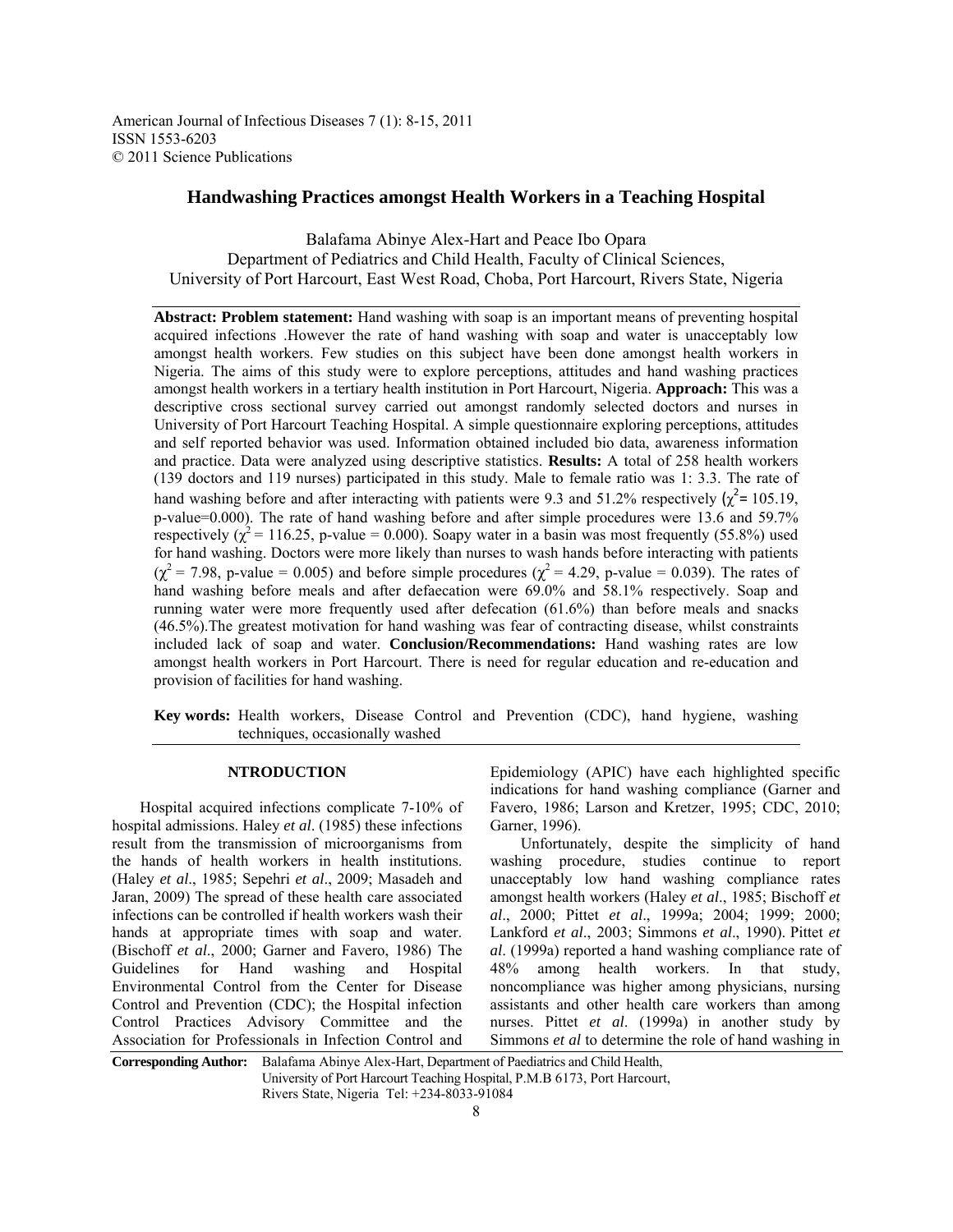prevention of endemic intensive care unit infections, the overall hand washing rate was noted to be 22%. After 6 months of interventions to increase the rate of hand washing, it increased to 29.9% (Simmons *et al*., 1990).

 Factors reported to contribute to poor hand washing compliance include unavailability of hand washing sinks, time required to perform hand hygiene, patient's condition, effect of hand-hygiene products on the skin and inadequate knowledge of the guidelines (Larson and Kretzer, 1995; Simmons *et al*., 1999; Meengs *et al*., 1994; Doebbeling *et al*., 1992; Voss and Widmer, 1997). Whilst most of these studies were done in foreign countries, very few, if any has been done in Nigeria. This study aims to explore perceptions, attitudes and hand washing practices amongst health workers in a tertiary institution in Port Harcourt, Nigeria.

# **MATERIALS AND METHODS**

 This was a descriptive cross sectional hospital based study, carried out amongst doctors and nurses in University of Port Harcourt Teaching Hospital. The Teaching Hospital is the largest tertiary hospital in Rivers state, Nigeria in West Africa. It functions as both a general and a tertiary hospital and teaching center for both undergraduate and postgraduate medicine. It caters for patients within the state and serves as a referral centre for neighboring states. It is a large 800 bedded hospital, with each of the clinical specialties having wards for in-patient management. Each ward is provided with at least 2 wash hand basins, running water, soap (liquid and bar) and cloth towels for hand drying. These towels are changed at least three times a day. Large vessels are also provided in each ward to store water for hand washing when due to fluctuations in electricity supply, running water is not available. The teaching hospital has four major departments which run both in-patient and out-patient services. These are Departments of Surgery, Medicine, Paediatrics and Obstetrics and Gynaecology. Doctors and nurses were randomly selected from these four departments for the study, only those who gave consent participated in the study.

 A simple structured questionnaire was used for data collection. Information obtained included bio data, perceptions, attitudes and self reported behaviors concerning hand washing techniques and hand washing practices in the hospital. Where appropriate, participants were allowed to tick more than one option. Questionnaires were retrieved immediately after filling to avoid bias. Data were entered into a Microsoft excel spread sheet and analyzed using SPSS version 15.0. Chi square test was used to test for significance. Level of significance was set at  $p<0.05$ .

#### **RESULTS**

 A total of 258 health workers participated in this study. There were 60 (23.3%) males and 198 (76.7%) females with male to female ratio of 1:3.3. The participants were between the ages of 20 years to 70 years (Table 1).Mean age was 36.2±8.634 SD. One hundred and thirty nine (53.9%) were doctors and 119  $(46.1\%)$  were nurses.

 Perceived components of good hand washing techniques included; use of soapy water in a basin  $(55.4\%)$ , use of cold running water  $(39.1\%)$ , use of warm running water (30.6%) and rubbing soap on wet hands for about 20 seconds before rinsing  $(26.0\%)$ Table 2. The most practiced hand washing technique is use of soapy water in the basin (55.8%). This is followed by washing front and back of hands including under the nails (41.0) and use of cold running water (36.4%) as shown in Table 3.

| Table 1: Age and sex distribution of health workers |  |  |  |
|-----------------------------------------------------|--|--|--|
|-----------------------------------------------------|--|--|--|

|               | <b>Sex</b> |                |               |
|---------------|------------|----------------|---------------|
| Age group     | Female     | Male           | Total $(\% )$ |
| $20 - 24$     |            | 3              | 10(3.9)       |
| 25-29         | 38         | 19             | 57(22.1       |
| $30 - 34$     | 45         | 15             | 60(23.3)      |
| 35-39         | 39         | 9              | 48(18.6)      |
| $40 - 44$     | 17         | 6              | 23(8.9)       |
| 45-49         | 21         | 5              | 26(10.1)      |
| 50-54         | 22         | $\overline{2}$ | 24(9.3)       |
| 55-59         | 9          | 0              | 9(3.5)        |
| 60& above     | 0          |                | 1(0.3)        |
| Total $(\% )$ | 198 (76.7) | 60(23.3)       | 258 (100)     |

|  |  | Table 2: Identified techniques of good hand washing |
|--|--|-----------------------------------------------------|
|  |  |                                                     |

| Technique                           | Frequency | Percent $(\% )$ |
|-------------------------------------|-----------|-----------------|
| Use of soapy water in a basin       | 143       | 55.4            |
| Use of cold running water           | 101       | 39.1            |
| Use of warm running water           | 79        | 30.6            |
| Rubbing soap on wet hands for about | 67        | 26.0            |
| 20 sec before rinsing               |           |                 |
| Washing front and back of hands     | 62        | 24.0            |
| including under the nails           |           |                 |
| Rinsing under cold running water    | 31        | 12.0            |
| Rinsing under warm running water    | 8         | 3.1             |

Table 3: Self reported hand washing practices amongst health workers

| Hand washing practices           | Frequency | Percent $(\% )$ |
|----------------------------------|-----------|-----------------|
| Use of soapy water in a basin    | 144       | 55.4            |
| Washing front and back of        | 106       | 41.0            |
| hands including under the Nails  |           |                 |
| Use of cold running water        | 94        | 36.4            |
| Use of warm running water        | 68        | 26.4            |
| Rubbing soap on wet hands for    |           |                 |
| about 20 sec before rinsing      | 63        | 24.4            |
| Rinsing under cold running water | 23        | 8.9             |
| Rinsing under warm running water | 6         | 2.3             |
|                                  |           |                 |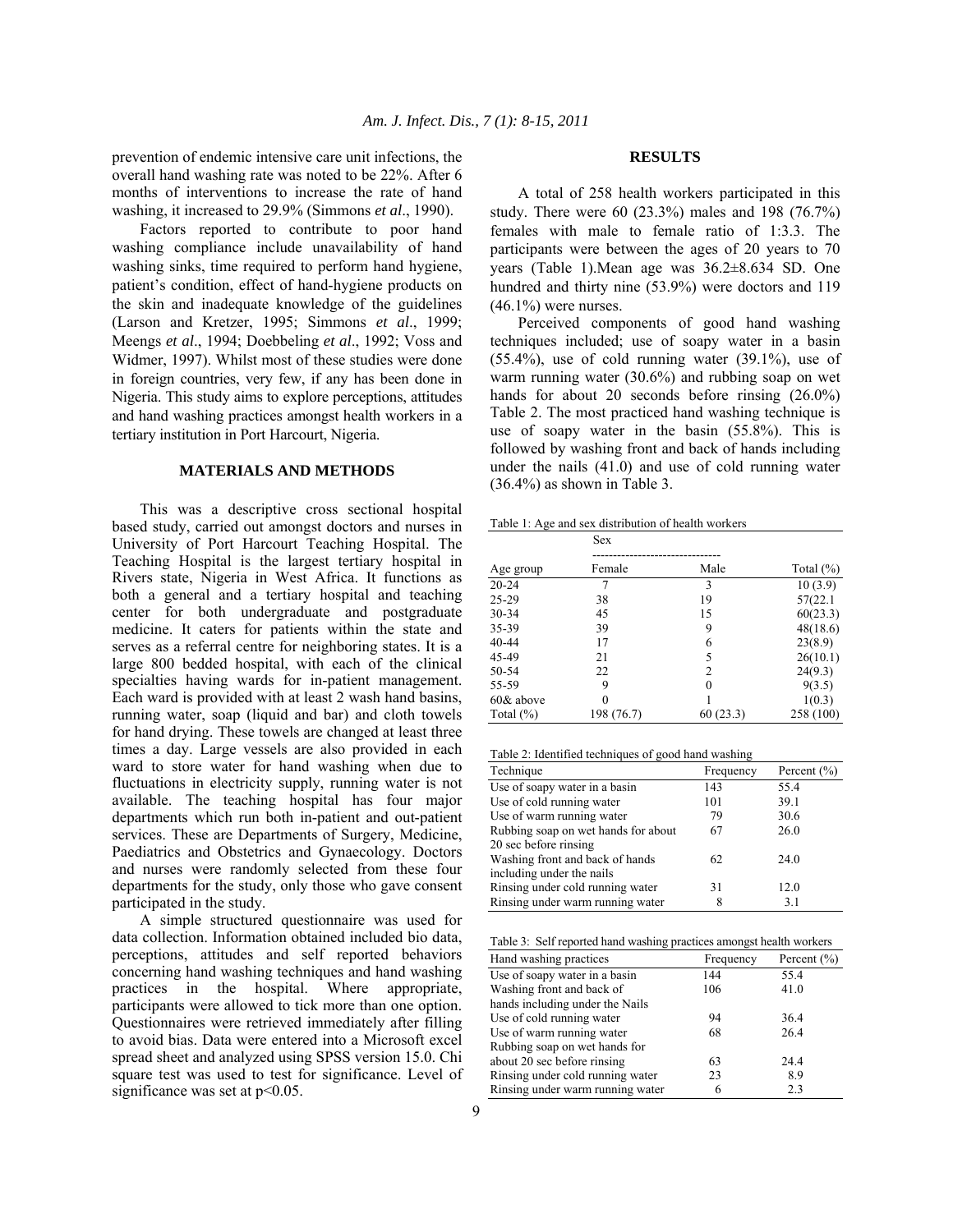Table 4: Frequency of hand washing before interacting with patients and before simple procedures

Before interacting with patients Frequency Percentage (%) Never 198 76.7 Always 24 9.3<br>Sometimes 15 5.8 **Sometimes** Occasionally 14 5.5 No response 7 2.7 Total 258 100.0 Before simple procedures Never 180 69.7 Always 35 13.6 Sometimes 23 8.9 Occasionally 16 6.2 No response  $\begin{array}{ccc} 4 & 1.6 \\ 1.6 & 258 \end{array}$  100.0 Total 258 100.0

Table 5: Frequency of hand washing after interacting with patients, after simple procedures and after the day's work

| After interacting with patients | Frequency      | Percentage $(\% )$ |
|---------------------------------|----------------|--------------------|
| Always                          | 132            | 51.2               |
| Sometimes                       | 64             | 24.8               |
| Never                           | 34             | 13.2               |
| Occasionally                    | 18             | 7.0                |
| No response                     | 10             | 3.8                |
| Total                           | 258            | 100.0              |
| After simple procedures         |                |                    |
| Always                          | 154            | 59.7               |
| Sometimes                       | 85             | 32.9               |
| Occasionally                    | 13             | 5.0                |
| Never                           | 4              | 1.6                |
| No response                     | $\overline{c}$ | 0.8                |
| Total                           | 258            | 100.0              |
| After the day's work            |                |                    |
| No                              | 184            | 71.3               |
| Yes                             | 65             | 25.2               |
| No response                     | 9              | 3.5                |
| Total                           | 258            | 100.0              |

 Table 4 Shows frequency of hand washing before interacting with patients and before simple procedures. Before interacting with patients (clerking, routine nursing procedures), 198 (76.7%) health workers never wash their hands, while 24 (9.3%) always washed their hands. Before performing simple procedures (e.g., sitting iv lines, wound dressing, glucose check), 180 (69.7%) health workers never wash their hands, while 35 (13.6%) always washed their hands.

 Table 5 shows frequency of hand washing of the health workers after interacting with patients, after simple procedures and after the day's work. After interacting with patients (clerking and routine nursing procedures), 51.2% always washed their hands, while 24.8% sometimes washed their hands. Similarly 59.7% always washed their hands after carrying out simple procedures (e.g., sitting iv lines, wound dressing, glucose check), while 32.9% sometimes washed their hands. Health workers washed their hands more often after interacting with patients than before  $^{2}$ =105.19, pvalue = 0.000, Yates corrected). There is

nurses before interacting with patients and before simple procedures Hand washing before interacting with patients Doctors (%) Nurses (%)  $\gamma^2$  pvalue Always 20 (14.4) 4 (3.4) 7.98 0.005<br>Never 100 (71.9) 98 (82.4)  $100(71.9)$ Occasionally  $8 (5.8) 6 (5.0)$ Sometimes 10 (7.2) 5 (4.2) No response 1(0.7) 6 (5.0)<br>Total 139 (100) 119 (100) 139 (100) **Before simple procedures**  Always 25 (18.0) 10 (8.4) 4.24 0.039 Never 90 (64.7) 90 (75.7)

Table 6: Comparison of hand washing frequency between doctors and

| Table 7: Comparison of hand washing frequency between doctors and |  |                                                         |  |  |  |
|-------------------------------------------------------------------|--|---------------------------------------------------------|--|--|--|
|                                                                   |  | nurses after interacting with patients and after simple |  |  |  |

| procedures                |                 |                |          |         |
|---------------------------|-----------------|----------------|----------|---------|
| Hand washing after        |                 |                |          |         |
| interacting With patients | Doctors $(\% )$ | Nurses $(\% )$ | $\chi^2$ | P value |
| Always                    | 77(55.4)        | 77(64.7)       | 1.94     | 0.16    |
| Sometimes                 | 52(37.4)        | 33(27.7)       |          |         |
| Occasionally              | 7(5.1)          | 6(5.1)         |          |         |
| Never                     | 2(1.4)          | 2(1.7)         |          |         |
| No response               | 1(0.7)          | 1(0.8)         |          |         |
| Total $(\% )$             | 139 (100)       | 119 (100)      |          |         |
| After simple procedures   |                 |                |          |         |
| Always                    | 71(51.1)        | 61(51.3)       | 0.01     | 0.92    |
| Sometimes                 | 33(23.7)        | 31(26.0)       |          |         |
| Never                     | 22(15.8)        | 12(10.1)       |          |         |
| Occasionally              | 8(5.8)          | 10(8.4)        |          |         |
| No response               | 5(3.6)          | 5(4.2)         |          |         |
| Total                     | 139 (100)       | 119 (100)      |          |         |

also statistically significant difference between the number of health workers who always washed hands before and after simple procedures  $(\chi^2=116.25, p$ value=0.000. Yates corrected). After the day's work, 25.2% wash their hands before going home.

 Table 6 shows a comparison of hand washing practices between doctors and nurses before interacting with patients and before carrying out simple procedures. Twenty (14.4%) doctors and 4 (3.4%) nurses always washed their hands before interacting with patients. The difference is statistically significant  $(\chi^2 = 7.98, \text{ p-value} = 0.005. \text{ Yates corrected})$ . Twenty-five (18%) doctors and 10 (8.4%) nurses always washed their hands before simple procedures. The difference is also statistically significance  $(\chi^2=4.24, \text{ p-value}=0.039)$ 

 Table 7 shows a comparison of hand washing practices between doctors and nurses after interacting with patients and after carrying out simple procedures. Seventy seven (55.4%) doctors and 77 (64.7%) nurses reported always washing their hands after interacting with patients. The difference is not statistically significant  $(\chi^2=1.94, \text{ p-value}=0.16.$  Yates corrected). Likewise 71 (51.1%) doctors and 61 (51.3%) nurses

Sometimes 11 (7.9) 10 (8.4) Occasionally  $10 (7.2)$   $6(5.0)$ 

No response 3 (2.2) 3 (2.5) Total 139 (100) 119 (100)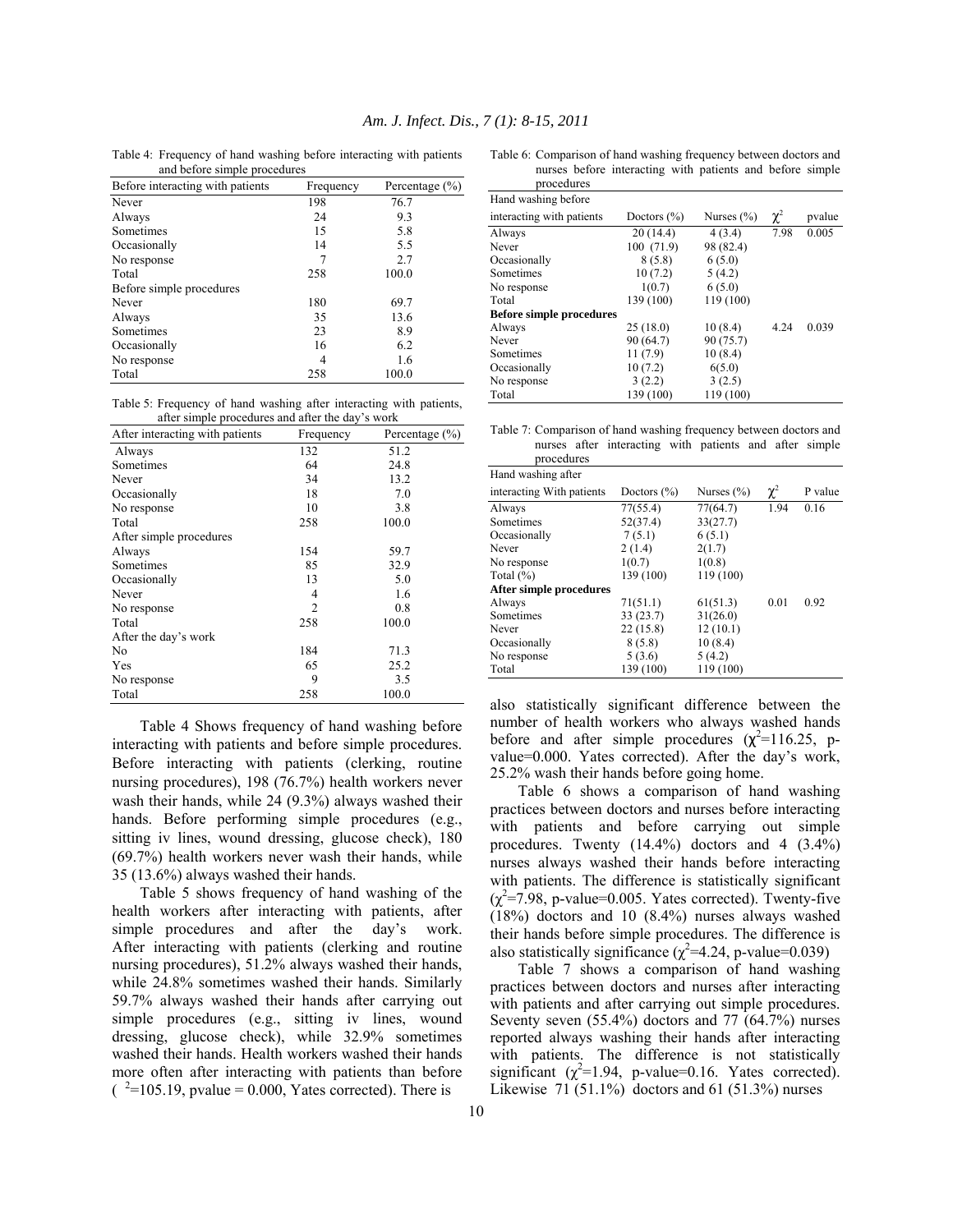|  | Am. J. Infect. Dis., 7 (1): 8-15, 2011 |  |  |  |  |  |
|--|----------------------------------------|--|--|--|--|--|
|--|----------------------------------------|--|--|--|--|--|

Table 8: Hand washing and hand drying techniques in the clinic

| Hand washing in the clinic/ward | Frequency | Percent |
|---------------------------------|-----------|---------|
| Use of soap and running water   | 174       | 67.4    |
| Use of running water alone      | 39        | 15.1    |
| Use of soapy water in a basin   | 25        | 9.8     |
| Use of water in a basin         | 13        | 5.0     |
| No response                     | 7         | 2.7     |
| Total                           | 258       | 100.0   |
| <b>Hand drying techniques</b>   |           |         |
| Use of personal handkerchief    | 92        | 35.7    |
| Allow hands dry on their own    | 77        | 29.8    |
| Use of common towels            | 58        | 22.5    |
| Use of disposal paper towels    | 18        | 7.0     |
| Use of hand dryer               | 12        | 4.7     |
| No response                     |           | 0.3     |
| Total                           | 258       | 100.0   |

Table 9A: Hand washing at critical periods (before meals and snacks)

| Frequency of hand washing before meals  | Frequency | Percent $(\% )$ |
|-----------------------------------------|-----------|-----------------|
| Always                                  | 178       | 69.0            |
| Sometimes                               | 58        | 22.5            |
| Occasionally                            | 22        | 8.5             |
| Never                                   | $\theta$  | 0.0             |
| Total                                   | 258       | 100.0           |
| Frequency of hand washing before snacks |           |                 |
| Always                                  | 108       | 41.9            |
| Sometimes                               | 64        | 24.0            |
| Occasionally                            | 41        | 15.9            |
| Never                                   | 40        | 15.5            |
| No response                             | 7         | 2.7             |
| Total                                   | 258       | 100.0           |
| <b>Hand washing technique</b>           |           |                 |
| before meals and snacks                 |           |                 |
| Use of soap and running water           | 120       | 46.5            |
| Use of water in a basin                 | 76        | 29.5            |
| Use of running water alone              | 46        | 17.8            |
| Use of soapy water in a basin           | 10        | 3.9             |
| No response                             | 6         | 2.3             |
| Total                                   | 258       | 100.0           |

Table 9B: Hand washing at critical times (after defalcation)

| Frequency of hand             |           |                 |
|-------------------------------|-----------|-----------------|
| washing after defalcation     | Frequency | Percent $(\% )$ |
| Always                        | 150       | 58.1            |
| Sometimes                     | 62        | 24.0            |
| Occasionally                  | 30        | 11.6            |
| Never                         | 13        | 5.1             |
| No response                   | 3         | 1.2             |
| Total                         | 258       | 100.0           |
| <b>Hand washing technique</b> |           |                 |
| after defalcation             |           |                 |
| Use of soap and running water | 159       | 61.6            |
| Use of running water alone    | 64        | 24.8            |
| Use of water in a basin       | 24        | 9.3             |
| Use of soapy water in a basin | 11        | 4.3             |
| Total                         | 258       | 100.0           |

always washed their hands after performing simple procedures. The difference is not statistically significant  $(\chi^2=0.01, p-value=0.92, Yates corrected).$ 

 Table 8 shows hand washing and hand drying techniques in the clinic. After seeing patients in the clinic, 174 (67.4%) of the health workers reportedly washed their hands with soap and running water, 39

| Table 10: Motivations and constraints to hand washing |  |  |  |
|-------------------------------------------------------|--|--|--|
|                                                       |  |  |  |

| Motivations to hand washing        | Frequency | Percent |
|------------------------------------|-----------|---------|
| Fear of contracting disease        | 125       | 48.4    |
| Culture/habit                      | 76        | 29.5    |
| Disgust of filthy environment      | 27        | 10.5    |
| Enhances social status             | 14        | 5.4     |
| Disgust of faeces                  | 8         | 3.1     |
| No response                        | 8         | 3.1     |
| Total                              | 258       | 100.0   |
| <b>Constraints to hand washing</b> |           |         |
| Lack of soap                       | 89        | 34.6    |
| Lack of water                      | 85        | 33.0    |
| Forgetfulness                      | 38        | 14.7    |
| Inconveniently located sink        | 21        | 8.1     |
| Lack of motivation                 | 14        | 5.4     |
| Lack of time                       | 6         | 2.3     |
| No response                        | 5         | 1.9     |
| Total                              | 258       | 100.0   |
|                                    |           |         |

(15.1%) used running water alone. Ninety two (35.7%) health workers reportedly used personal handkerchief to dry their hands after washing, while 58(22.5%) dry their hands with common towels.

 Tables 9A and B show hand washing practices at critical times (before meals and snacks and after defecation). One hundred and seventy eight (69.0%) health workers always washed their hands before meals, while 22 (8.5%) occasionally washed before taking their meals. One hundred and eight (41.9%) participants always washed their hands before snacks, 40 (15.5%) never wash their hands before snacks. One hundred and twenty (46.5%) participants wash their hands with soap and running water before meals and snacks, while 76 (29.5%) use water in a basin (Table 9A). After defecation, 150 (58.1%) participants always washed their hands, while 30 (11.6%) occasionally washed their hands. The hand washing technique used most frequently after defecation was the use of soap and running water. This was reported by 159 (61.6%) health workers (Table 9B).

 Table 10 shows motivations and constraints to hand washing. The greatest motivation to hand washing was fear of contracting disease. This was reported by 125(48.4%) participants. Lack of soap was the most indentified constrain to hand washing. This was reported by 89 (34.6%) participants.

### **DISCUSSION**

 This study has revealed that more than halve (55.4%) of the health workers lacked the knowledge of good hand washing technique as most believed it involved the use of soapy water in a basin. This may be due to the fact that running water is not readily available, so the use of soapy water in a basin may have been the available alternative. With its repeated use over time, most health workers may have come to perceive it as the ideal hand washing technique (as was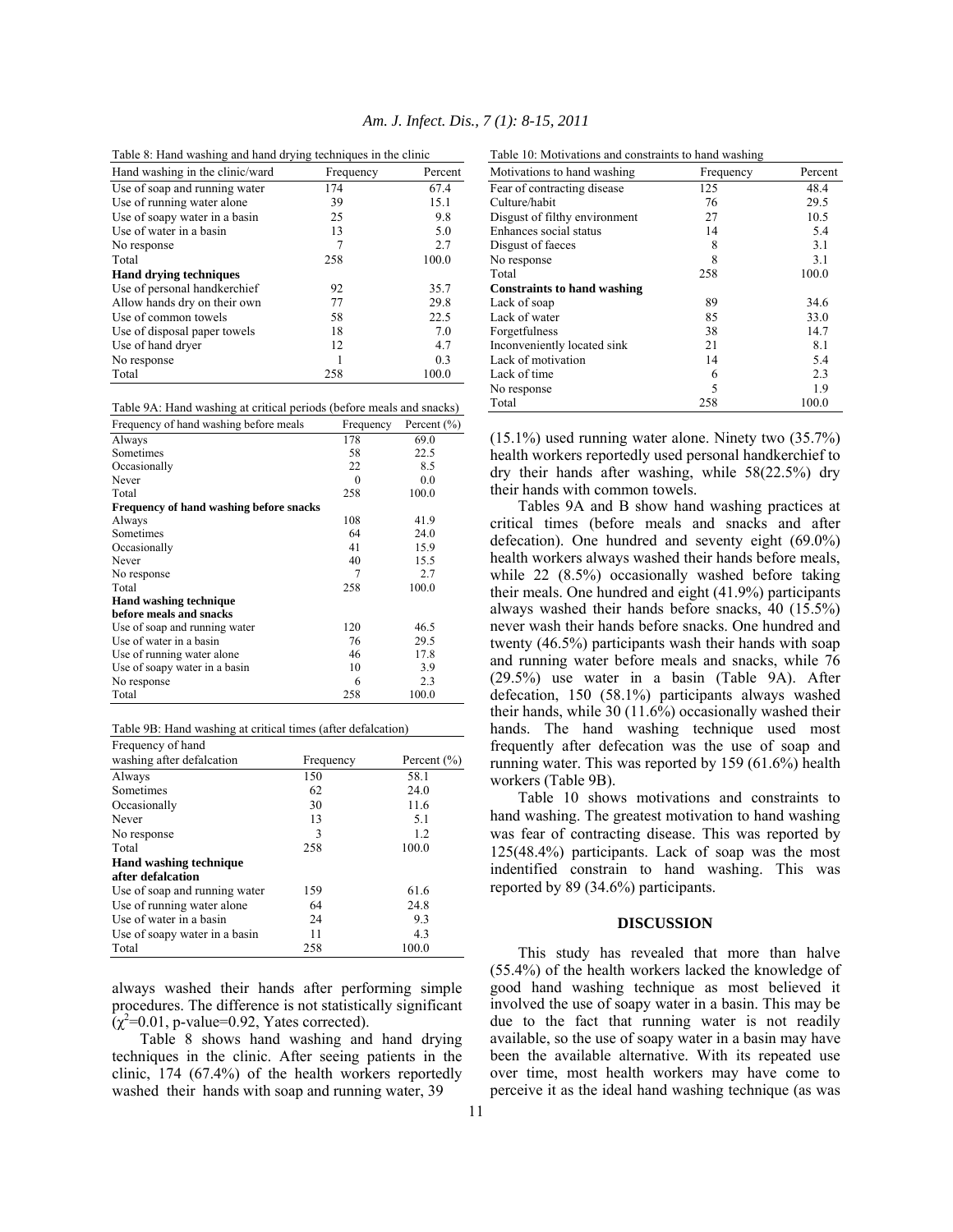reflected in their self reported hand washing practice) instead of the use of soap with running water which was reportedly practiced by very few (24.4%) health workers.

 Our study supports findings by other studies that rates of hand washings with soap and water before interacting with patients are low (Bischoff *et al*., 2000; Pittet *et al*., 1999a; Lankford *et al*., 2003; Sproat and Inglis, 1994; Fadeyi *et al*., 2010). The rates were higher after patients interactions, confirming the suggestions of some authors that health workers hand washing rates increases when there is perceived risk for their own health (Bischoff *et al*., 2000; Pittet *et al*., 1999a; Lankford *et al*., 2003). Whereas patients may be protected from acquisition of pathogenic organisms if health workers perform hand hygiene before patient contact, health workers perceive a risk to themselves after patient contact and respond by hand washing. Hand washing was found to be low amongst nurses in this study. This is in contrast to the study by Pittet *et al*. (1999a) and Gould (1996) who found higher rates amongst nurses.

 One very important finding is the low hand washing rate following the day's work. During daily activity, health workers progressively accumulate microorganisms on their hands from direct patient contact or contact with contaminated environmental surfaces and devices. These organisms are easily removed by hand washing with soap (Masadeh and Jaran, 2009; Larson and Kretzer, 1995; Pittet *et al*., 1999b; Fadeyi *et al*., 2010; Chakraborty *et al*., 2010). Failure to wash hands appropriately (as was revealed in this study) could predispose these health workers to diseases caused by the organisms.

 The study also revealed conflicting responses amongst health workers when reporting their hand washing techniques while running the outpatient clinics. Majority (67.4%) of the health workers reported washing their hands with soap and running water. This contrasts with their earlier response of using soapy water in a basin, reported by 55.4% of the health workers. This supports previous reports that self reporting has its flaws as it is not as reliable as the actual observation (Pritchard and Raper, 1996).

 The study also shows that a large percentage of the health workers use either personal handkerchiefs (35.7%), allowed their hands to dry on their own (29.8%) or use common cloth towels (22.5%) to dry their hands . Experts argue that hand drying is as important as hand washing in maintaining hand hygiene (Pittet *et al*., 1999b; Tibballs, 1996). Despite conflicting findings, the general opinion seems to be that single-use paper towels are the most appropriate hand drying method. They are said to rub away transient organisms and dead skin cells and remove bacteria from deeper layers due to associated friction from rubbing (Tibballs, 1996). They also lack the potential electric hazards associated with electric hand dryers. Common cloth towels and handkerchiefs which become damp and contaminated can act as reservoirs for bacteria and therefore have the potential to become significant sources of infection (Tibballs, 1996; Gould, 1994; WHO, 2008). However hand dryers and study towels are expensive and were not available in most of the wards at the time of this study. The easy availability of personal handkerchiefs and cloth towels provided on the wards would explain their use by the health workers. One study reported that one of the barriers to hand washing among health care workers was lack of clean towels where staff had to share common cloth towels (Lyle, H., 1997).

 Critical moments in hand washing are before meals and snacks and after defecation (WHO, 2008). Around the world, the observed rates of hand washing with soap at critical moments range from 0-34% (WHO, 2008). In this study, though the frequency of hand washing is greater before meals than before snacks, the rate of hand washing with soap and running water before snacks and meals was below average (46.5%). This is a very disturbing finding among health workers who are supposed to know the causal relationship between good hand hygiene and the prevention of diarrhoeal diseases. It is further disturbing that a large percentage (47.3%) of the participants reported washing their hands with water alone. The belief that washing with water alone to remove visible dirt is sufficient to make hand clean is common place in most countries (Samuel *et al*., 2005). Washing hands with water alone is significantly less effective than washing hands with soap in terms of removing germs. Although using soap in hand washing breaks down the grease and dirt that carry most germs, using soap also means additional time consumed during the massaging, rubbing and friction to dislodge them from fingertips and between the fingers, in comparison with just using water for hand washing (Samuel *et al*., 2005).

 The study further revealed that the rate of hand washing with soap and running water was 61.6% after defaecation. This is higher than the 19, 4 and 1% reported by Hoque *et al*. (1995) in Bangladesh, Scott, Lawson and Curtis in Ghana (Scott *et al*., 2007) and Curtis *et al*. (2001a) in Burkina Faso. These studies were however carried out amongst non health workers who may not have had adequate knowledge of the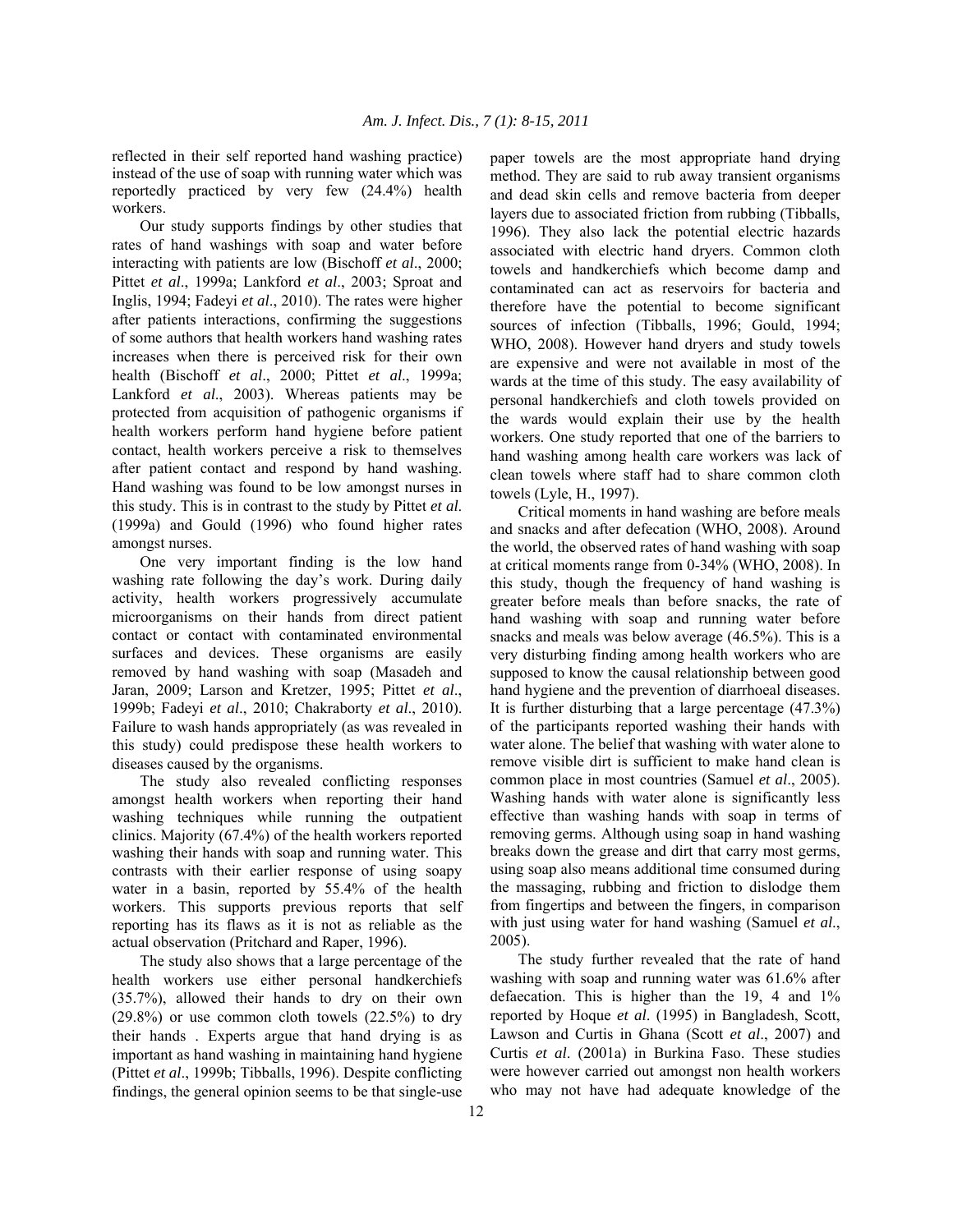health implications of not washing hands with soap and running water after defecation. Additionally, the participants in the above mentioned studies were directly observed and this may have been responsible for the low rates of hand washing reported in these studies. Studies have shown that rates are lower when the participants are directly observed than when self reporting is done (Pittet *et al*., 2004; Pritchard and Raper, 1996).

 The greatest motivating factor for hand washing among the health workers was fear of contracting disease. This has been recorded in other studies among health personnel (Bischoff *et al*., 2000; Pittet *et al*., 2004; Pritchard and Raper, 1996). This finding could be attributed to their knowledge of disease transmission. Culture/habit was another motivating factor. Studies done amongst mothers of young children in hand washing with soap show that they ascribed hand washing habits to what they were taught when they were young. Amongst them, the habit of hand washing with plain water was more frequent than hand washing with soap and sometimes occurred as part of a religious habit (Curtis *et al*., 2001). Similarly, in a survey of what motivates hand washing in Ghana, the strongest motivators for hand washing with soap were related to nurturance, social acceptance and disgust of faeces. Protection from disease was mentioned as a driving force but was not a key motivator of hand washing (Scott *et al*., 2007b).

 Lack of soap and water are the commonest constraints to hand washing in this study. Others were forgetfulness, lack of time, inconveniently located sinks and lack of motivation. These factors and many others have been reported in other studies as barriers to hand washing among health workers (Doebbeling *et al*., 1992; Voss and Widmer, 1997; Kretzer and Larson, 1998; Sharma *et al*., 2005; Gould, 1996; Dubbert *et al*., 1990; Harris *et al*., 2000; Larson, 1995; Jarvis, 1994). Some of these constraints are beyond the control of the health workers because if facilities such as soap and water are not provided, then the health workers cannot be blamed for not washing their hands.

## **CONCLUSION**

 In conclusion, the rate of hand washing is low amongst health workers in Port Harcourt, especially before patient contact. Doctors are significantly more likely than nurses to wash hands before patient contact. The greatest motivation for hand washing was fear of contracting disease, whilst lack of soap, water and forgetfulness were the major constraints to hand washing.

 It is therefore recommended that health workers in University of Port Harcourt Teaching Hospital undergo regular education and re-education on the importance of hand washing. Facilities like soap and water should also be provided in the hospital to enhance hand washing Practices.

## **REFERENCES**

- Bischoff, W.E., T.M. Reynolds, C.N. Sessler, M.B. Edmond and R.P. Wenzel, 2000. Handwashing compliance by health care workers: The impact of introducing an accessible, alcohol-based hand antiseptic. Arch. Intern. Med., 160: 1017-1021. PMID: 10761968
- CDC, 2010. Hand hygiene in healthcare settings. Centers for Disease Control and Prevention. http://www.cdc.gov/handhygiene/
- Chakraborty, D., S. Basu and S. Das, 2010. A study on infections caused by metallo beta lactamase producing gram negative bacteria in intensive care unit patients. Am. J. Infect. Dis., 6: 34-39. DOI: 10.3844/ajidsp.2010.34.39
- Curtis, V., B. Kanki, S. Cousens, I. Diallo and A. Kpozehouen *et al*., 2001. Evidence of behaviour change following a hygiene promotion programme in Burkina Faso. Bull. World Health. Org., 79: 518-527. PMID: 11436473
- Doebbeling, B.N., G.L. Stanley, C.T. Sheetz, M.A. Pfaller and A.K. Houston *et al*., 1992. Comparative efficacy of alternative hand-washing agents in reducing nosocomial infections in intensive care units. N. Engl. J. Med., 327: 88-93. PMID: 1285746
- Dubbert, P.M., J. Dolce, W. Richter, M. Miller and S.W. Chapman, 1990. Increasing ICU staff handwashing: Effects of education and group feedback. Infect. Control Hosp Epidemiol., 11: 191-193. PMID: 2332602
- Fadeyi, A., B.O. Bolaji, O.O. Oyedepo, O. O. Adesiyun and M.A.N. Adeboye *et al.,* 2010. Methicilin resistant *staphylococcus aureus* carriage amongst healthcare workers of the critical care units in a Nigerian hospital. Am. J. Infect. Dis., 6: 18-23. DOI: 10.3844/ajidsp.2010.18.23
- Garner, J.S. and M.S. Favero, 1986. CDC guidelines for the prevention and control of nosocomial infections. Guideline for handwashing and hospital environmental control, 1985. Supersedes guideline for hospital environmental control published in 1981. Am. J. Infect. Control., 14: 110-129. PMID: 3014924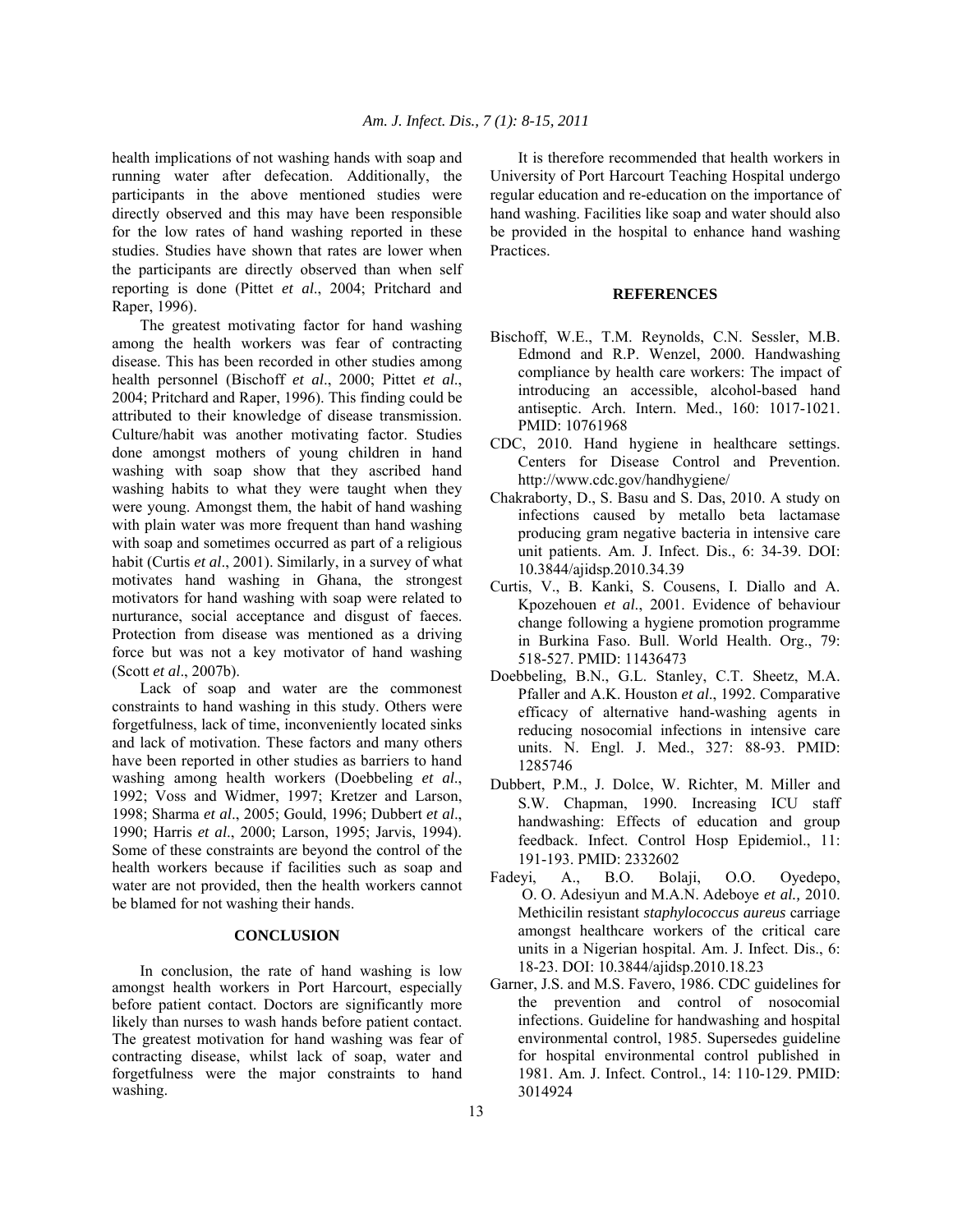- Garner, J.S., 1996. Guideline for isolation precautions in hospitals. The Hospital infection control practices advisory committee. Infect. Infect. Control Hosp. Epidemiol., 17: 53-80. PMID: 8789689
- Gould, D., 1994. Infection control. Making sense of hand hygiene. Nurs. Times, 90: 63-64. PMID: 8058520
- Gould, D., 1996. Hand-washing. Can ward-based learning improve infection control? Nurs. Times, 92: 42-43. PMID: 8716194
- Haley, R.W., D.H. Culver, J.W. White, W.M. Morgan and T.G. Emori *et al*., 1985. The efficacy of infection surveillance and control programs in preventing nosocomial infections in US hospitals. Am. J. Epidemiol., 121: 182-205. PMID: 4014115
- Harris, A.D., M.H. Samore, R. Nafziger, K. Dirosario and M.C. Roghmann *et al*., 2000. A survey on handwashing practices and opinions of healthcare workers. J. Hosps Infect., 45: 318-321. PMID: 10973750
- Hoque, B.A., D. Mahalanabis, M.J. Alam, M.S. Islam, 1995. Post-defecation handwashing in Bangladesh: practice and efficiency perspectives. Public Health, 109: 15-24. PMID: 7871142
- Jarvis, W.R., 1994. Handwashing--the Semmelweis lesson forgotten? Lancet, 344: 1311-1312. PMID: 7968023
- Kretzer, E.K. and E.L. Larson, 1998. Behavioral interventions to improve infection control practices. Am. J. Infect. Control., 26: 245-253. PMID: 9638287
- Lankford, M.G., T.R. Zembower, W.E. Ttrck, D.M. Hacek and G.A. Noskin *et al*., 2003. Influence of role models and hospital design on hand hygiene of healthcare workers. Emerg. Infect. Dis., 9: 217- 223. PMID: 12603993
- Larson, E. and E.K. Kretzer, 1995. Compliance with handwashing and barrier precautions. J. Hosp. Infect., 30: 88-106. PMID: 7561001
- Larson, E.L., 1995. APIC guidelines for handwashing and hand antisepsis in health care settings. Am. J. Infect. Control, 23: 251-269. DOI: 10.1016/0196- 6553(95)90070-5
- Lyle, H., 1997. Infection control--the situation in hand. Nurs. Times, 93: 76-78. PMID: 9348954
- Masadeh, H.A. and A.S. Jaran, 2009. Determination of the antibacterial efficacy of common chemical agents in cleaning and disinfection in hospitals of North Jordan. Am. J. Applied Sci., 6: 811-815. DOI: 10.3844/ajassp.2009.811.815
- Meengs, M.R., B.K. Giles, C.D. Chisholm, W.H. Cordell and D.R. Nelson, 1994. Hand washing frequency in an emergency department. J. Emerg. Nurs., 20: 183-188. PMID: 8007493
- Pittet, D., A. Simon, S. Hugonnet, C.L. Pessoa-Silva and V. Sauvan *et al*., 2004. Hand hygiene among physicians: performance, beliefs, and perceptions. Ann. Intern. Med., 141: 1-8. PMID: 15238364
- Pittet, D., P. Mourouga and T.V. Perneger, 1999. Compliance with handwashing in a teaching hospital. Infection Control Program. Ann. Intern. Med., 130: 126-130. PMID: 10068358
- Pittet, D., S. Dharan, S. Touveneau, V. Sauvan and T.V. Perneger, 1999. Bacterial contamination of the hands of hospital staff during routine patient care. Arch. Intern. Med., 159: 821-826. PMID: 10219927
- Pittet, D., S. Hugonnet, P. Mourouga, V. Sauvan and S. Touveneau *et al*., 2000. Effectiveness of a hospitalwide programme to improve compliance with hand hygiene. Lancet, 356: 1307-1312. DOI: 10.1016/S0140-6736(00)02814-2
- Pritchard, R.C. and R.F. Raper 1996. Doctors and handwashing: Instilling Semmelweis'message. Med. J. Austral., 164: 389-390. PMID: 8609844
- Samuel, R., A.M. Almedom, G. Hagos, S. Albin and A. Mutungi, 2005. Promotion of handwashing as a measure of quality of care and prevention of hospital-acquired infections in Eritrea: The Keren study. Afr. Health Sci., 5: 4-13. PMID: 15843125
- Scott, B., V. Curtis, T. Rabie and N. Garbrah-Aidoo, 2007b. Health in our hands, but not in our heads: understanding hygiene motivation in Ghana. Health Policy Plan, 22: 225-233. DOI: 10.1093/heapol/czm016
- Scott, B.E., D.W. Lawson and V. Curtis, 2007. Hard to handle: Understanding mothers' handwashing behaviour in Ghana. Health Policy Plan, 22: 216- 224. DOI: 10.1093/heapol/czm014
- Sepehri, G., N. Talebizadeh, A. Mirzadeh, T.R. Shekari and E.Sepehri.,2009. Bacterial contamination and resistance to commonly used antimicrobials of healthcare workers' mobile phones in Teaching Hospitals, Kerman, Iran. Am. J. Applied Sci., 6: 806-810. DOI: 10.3844/ajassp.2009.806.810
- Sharma, B.R., V.P. Singh, S. Bangar and N. Gupta, 2005. Septicemia: The principal killer of burns patients. Am. J. Infect. Dis., 1: 132-138. DOI: 10.3844/ajidsp.2005.132.138